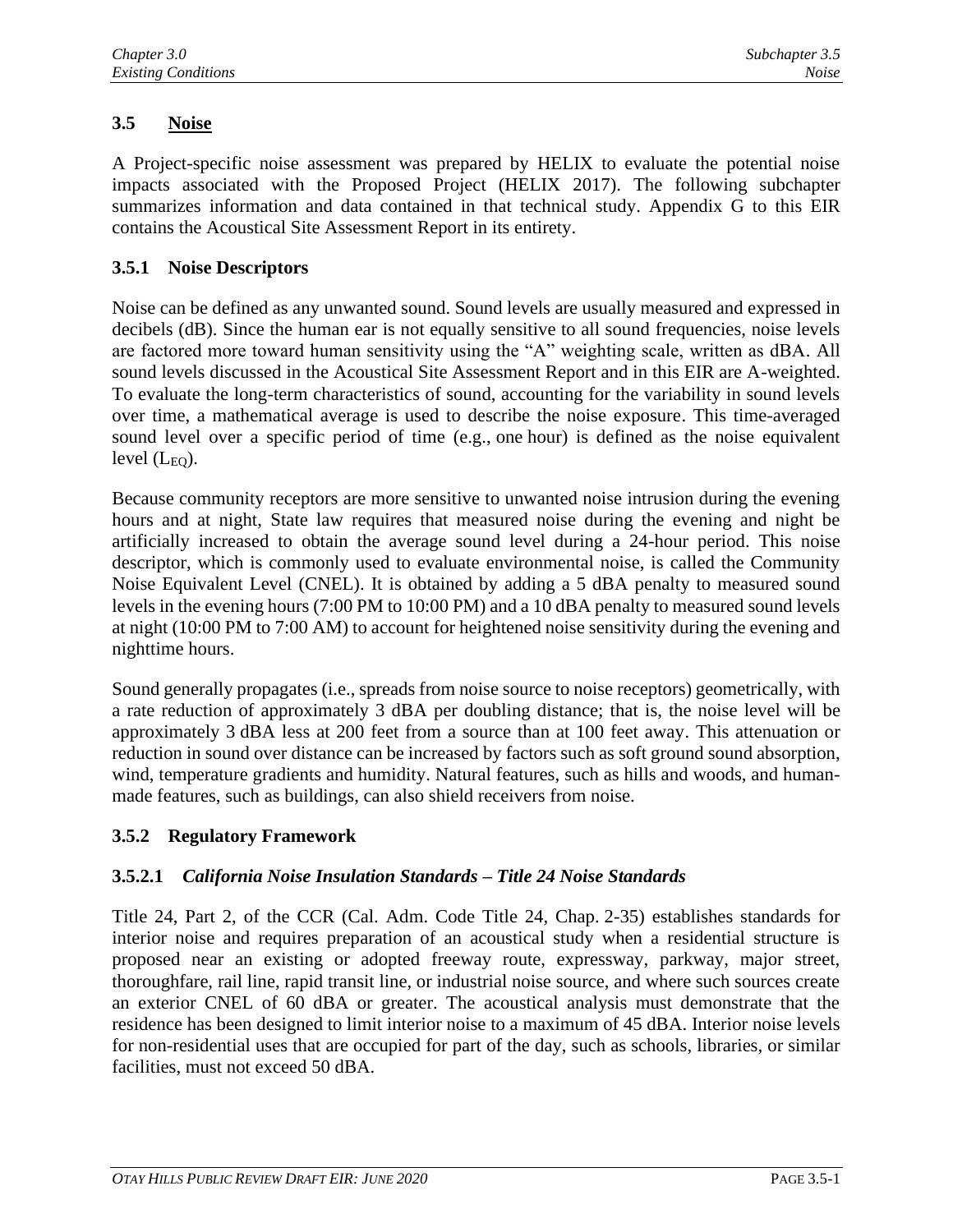## **3.5.2.2** *San Diego County General Plan, Noise Element*

The Noise Element of the County General Plan (adopted August 3, 2011) contains exterior and interior noise standards for assessing the compatibility of land uses with transportation-related noise impacts. Transportation noise impacts are considered significant if Project implementation results in the exposure of any on- or off-site, existing or reasonably foreseeable future NSLUs to exterior or interior noise (including noise generated from the Project, together with noise from roads [existing and planned Circulation Element roadways], railroads, airports, heliports, and all other noise sources) in excess of any of the following:

- A. Exterior Locations:
	- i. 60 dBA (CNEL),<sup>1</sup> or
	- ii. An increase of 10 dBA (CNEL) over pre-existing noise (where the existing noise is less than 50 CNEL).

In the case of single-family residential detached NSLUs, exterior noise shall be measured at an outdoor living area which adjoins and is on the same lot as the dwelling, and which contains at least the following minimum area:

(1) Net lot area up to  $4,000$  sf:  $400$  sf (2) Net lot area 4,000 sf to 10 acres: 10 percent of net lot area (3) Net lot area over 10 acres: 1 acre

For all other projects, exterior noise shall be measured at all exterior areas provided for group or private usable open space.

B. Interior Locations:

45 dBA (CNEL) except for the following cases:

- i. Rooms which are usually occupied only a part of the day (schools, libraries, or similar facilities), the interior one-hour average sound level due to noise outside should not exceed 50 dBA.
- ii. Corridors, hallways, stairwells, closets, bathrooms, or any room with a volume less than 490 cubic feet.

## **3.5.2.3** *County of San Diego Noise Ordinance*

The County Noise Ordinance (San Diego County Code of Regulatory Ordinances, Title 3, Division 6, Chapter 4, Section 36.404) establishes noise standards to control excessive noise

<sup>&</sup>lt;sup>1</sup> If any adopted community noise standard is more stringent than the exterior criterion of 60 dB CNEL, the analysis of any related impacts due to this standard shall be considered a potential land use impact. The criteria listed in this document are still applicable in all environmental acoustical studies for compliance with CEQA Guidelines for Determining Significance.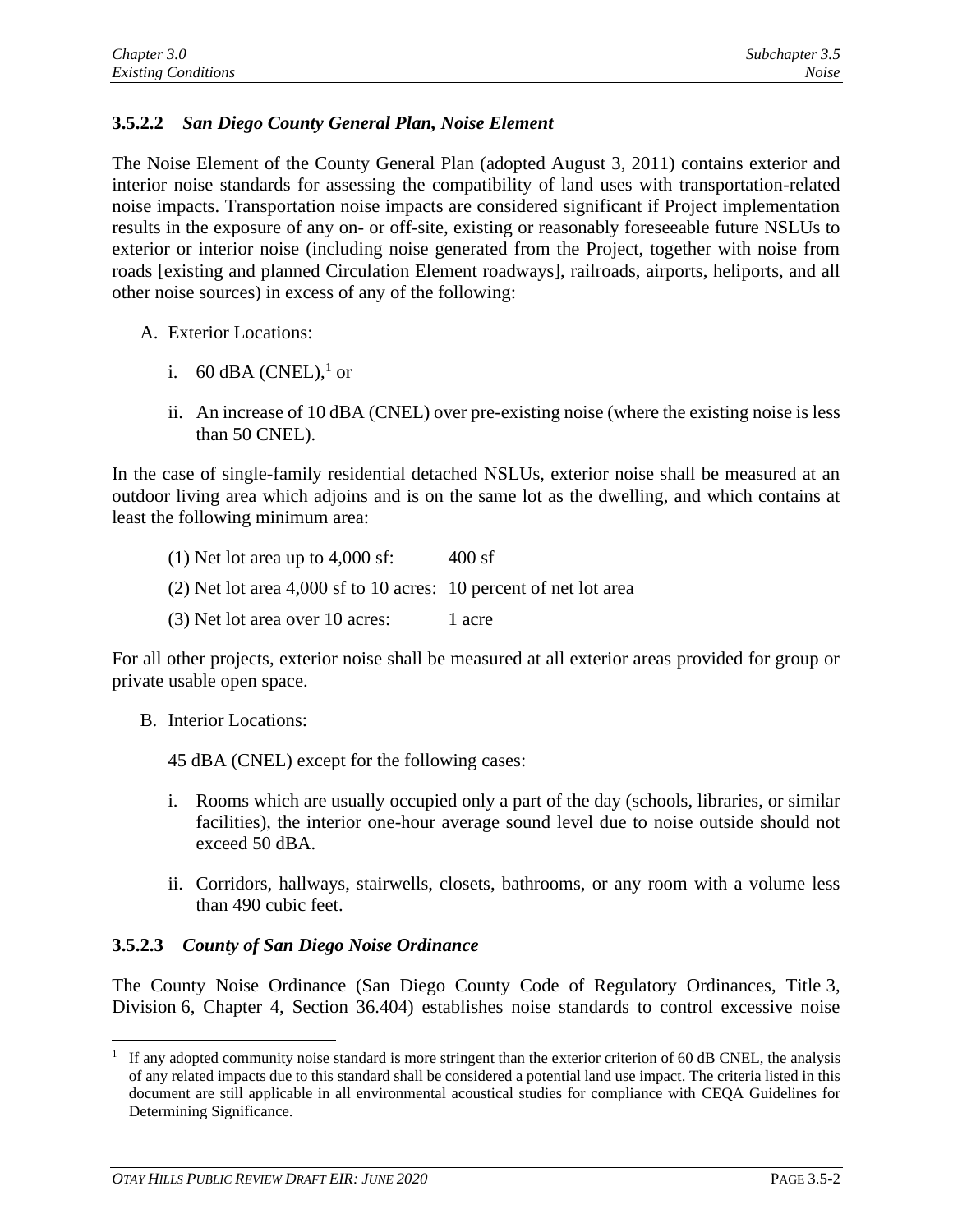generated in the County. The purpose of the noise ordinance is to protect, create, and maintain an environment free from noise and vibration that may jeopardize the health or welfare, or degrade the quality of life. The Noise Ordinance governs non-transportation (stationary) and construction noise source impacts. The allowable noise limits depend upon the County's zoning district and time of day as shown below.

|          | Zone                                                                                                                                                             | <b>Time</b>                                                                             | <b>Applicable Limit</b><br><b>One-hour Average Sound</b><br>Level (dBA) |
|----------|------------------------------------------------------------------------------------------------------------------------------------------------------------------|-----------------------------------------------------------------------------------------|-------------------------------------------------------------------------|
| 1.       | RS, RD, RR, RMH, A70, A72, S80,<br>S81, S90, S92, RV, and RU with a<br>General Plan Land Use Designation<br>density of less than 10.9 dwelling units<br>per acre | 7:00 AM to 10:00 PM<br>10:00 PM to 7:00 AM                                              | 50<br>45                                                                |
| 2.       | RRO, RC, RM, S86, FB-V5, RV, and<br>RU with a General Plan Land Use<br>Designation density of 10.9 or more<br>dwelling units per acre                            | 7:00 AM to 10:00 PM<br>10:00 PM to 7:00 AM                                              | 55<br>50                                                                |
| 3.       | S94, FB-V4, AL-V2, AL-V1, AL-CD,<br>RM-V5, RM-V4, RM-V3, RM-CD, and<br>all commercial zones                                                                      | 7:00 AM to 10:00 PM<br>10:00 PM to 7:00 AM                                              | 60<br>55                                                                |
|          | 4. FB-V1, FB-V2, RM-V1, RM-V2<br>FB-V1, FB-V2, RM-V1, RM-V2<br>FB-V1, RM-V2<br>FB-V2, RM-V1                                                                      | 7:00 AM to 7:00 PM<br>7:00 PM to 10:00 PM<br>10:00 PM to 7:00 AM<br>10:00 PM to 7:00 AM | 60<br>55<br>55<br>50                                                    |
|          | FB-V3                                                                                                                                                            | 7:00 AM to 10:00 PM<br>10:00 PM to 7:00 AM                                              | 70<br>65                                                                |
| 5.       | M50, M52, M54                                                                                                                                                    | Anytime                                                                                 | 70                                                                      |
| 6.<br>7. | S82, M56, M58<br>S88 <sup>1</sup>                                                                                                                                | Anytime                                                                                 | 75                                                                      |

Source: American Legal Publishing Corporation 2017 (Table 36.404 from County of San Diego Noise Ordinance) <sup>1</sup>S88 zones are Specific Planning Areas which allow different uses. The sound level limits shown in the table above that apply in an S88 zone depend on the use being made of the property. The limits in table subsection (1) apply to property with a residential, agricultural or civic use. The limits in subsection (3) apply to property with a commercial use. The limits in subsection (5) apply to property with an industrial use that would only be allowed in an M50, M52 or M54 zone. The limits in subsection (6) apply to all property with an extractive use or a use that would only be allowed in an M56 or M58 zone.

# **3.5.3 Environmental Setting**

## **3.5.3.1** *Existing Noise Sensitive Land Uses*

Noise sensitive land uses (NSLUs) are associated with indoor and/or outdoor activities that may be subject to stress and/or significant interference from noise. They typically include residential dwellings, dormitories, mobile homes, hotels, motels, hospitals, nursing homes, educational facilities (i.e., classrooms) and libraries. The Project impact footprint consists of undeveloped land designated for rural residential and industrial development. The land surrounding the Project impact footprint is also designated for rural residential and industrial development, as well as technology business park and conservation/limited use. A power plant is located on a lot abutting the northwestern edge of the impact footprint. Correctional facilities are located approximately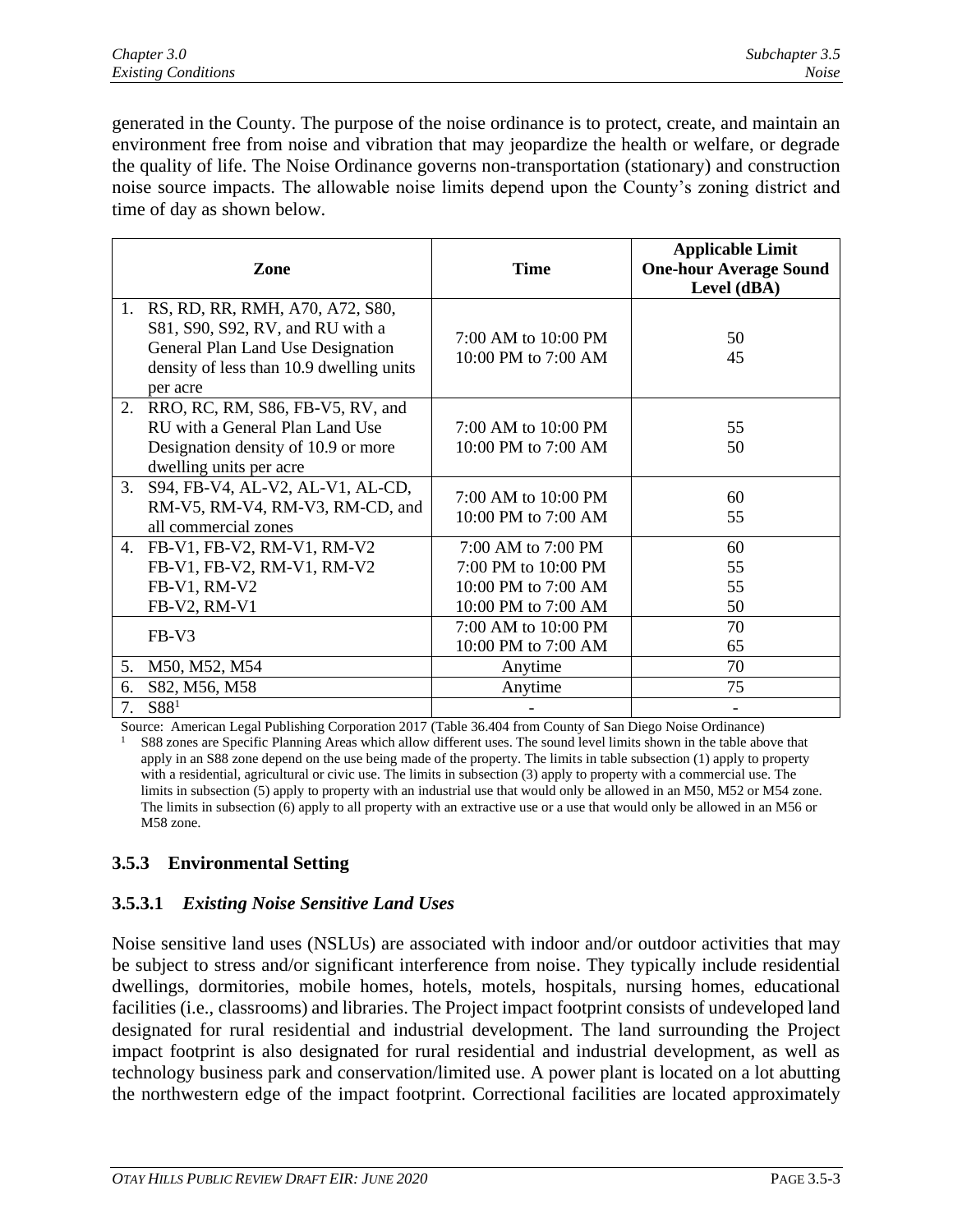1.5 miles north of the impact footprint. The closest residence is located along Kuebler Ranch Road approximately 2,200 feet northwest of the Proposed Project impact footprint. This location is shielded from a direct view of the Project by the ridgeline running east to west beyond the northern project footprint. The location would have impacts well below significant levels and is not further considered. In addition, three homes are located approximately 1.3 miles west of the impact footprint along Otay Mesa Road between SR 905 and Alta Road. No other NSLUs are located in the immediate vicinity of the Project impact footprint.

## **3.5.3.2** *Existing Noise Sources*

The site is located within a relatively undeveloped area without substantial noise sources. Existing noise sources in the Project impact footprint include vehicular traffic on Alta Road, approximately 2,600 feet to the west; Brown Field Airport and Tijuana International Airport, both approximately three miles to the east; and the Calpine Power Plant adjacent to the northwestern boundary of the Project site. Noise levels generated by both airports generate are below 60 dBA CNEL at the Project impact footprint. It should be noted that aircraft used by the U.S. Border Patrol periodically fly above the Project area, which also contributes to the existing noise environment.

## **3.5.3.3** *Ambient Noise Measurements*

Noise measurements were conducted on May 24, 2005 at the northwestern portion of the Project impact footprint (Site 1), along Otay Mesa Road (Site 2) and Alta Road (Site 3) to determine the existing noise levels at the Project impact footprint and at nearby Project haul roads (refer to Figure 3.5-1, *Noise Measurement Locatio*ns). Traffic volumes were recorded at the time noise measurements were taken.

The measured average sound level at the Project impact footprint at Site 1 was 40 dBA L<sub>EQ</sub>. Measured average sound levels at Site 2 and Site 3 were 70 and 66 dBA L<sub>EO</sub>, respectively. The recorded existing average noise levels and traffic levels are presented in Table 3.5-1, *On-site Measured Noise Levels and Traffic Volumes (2005)*.

A second site visit was made on December 3, 2007 at approximately 4:00 PM. A noise measurement was taken at the edge of the Project impact footprint south of the Calpine Power Plant (Site 4). Noise levels of 52.4 dBA L<sub>EO</sub> measured at this location, with the only audible noise from temporary pipeline construction approximately 300 yards south of the measurement site.

During a follow-up visit on September 19, 2011, four additional short-term (15-minute) noise measurements were conducted (refer to Figure 3.5-1). Monitoring site M1 is located near the western end of the segment of Otay Mesa Road between Sanyo Avenue and Enrico Fermi Drive. Monitoring site M2 is located at the intersection of Alta Road and Calzada de la Fuente. Monitoring site M3 is located at the dead-end of Paseo de la Fuente near the southwestern corner of the Project site. Monitoring site M4 is located on Calzada de la Fuente directly across from the Calpine Power Plant. All measurement locations have a direct line-of-sight view to the adjacent roads, and M4 has a direct line-of-sight view to the loudest power plant noise sources. The measured average noise levels were 73.1 dBA L<sub>EQ</sub> at M1, 68.0 dBA L<sub>EQ</sub> at M2, 48.8 dBA L<sub>EQ</sub> at M3, and  $65.1$  dBA  $L_{EQ}$  at M4. The measured average noise levels and concurrent traffic volumes are shown in Table 3.5-2, *Follow-Up Measured Noise Levels and Traffic Volumes (2011)*. During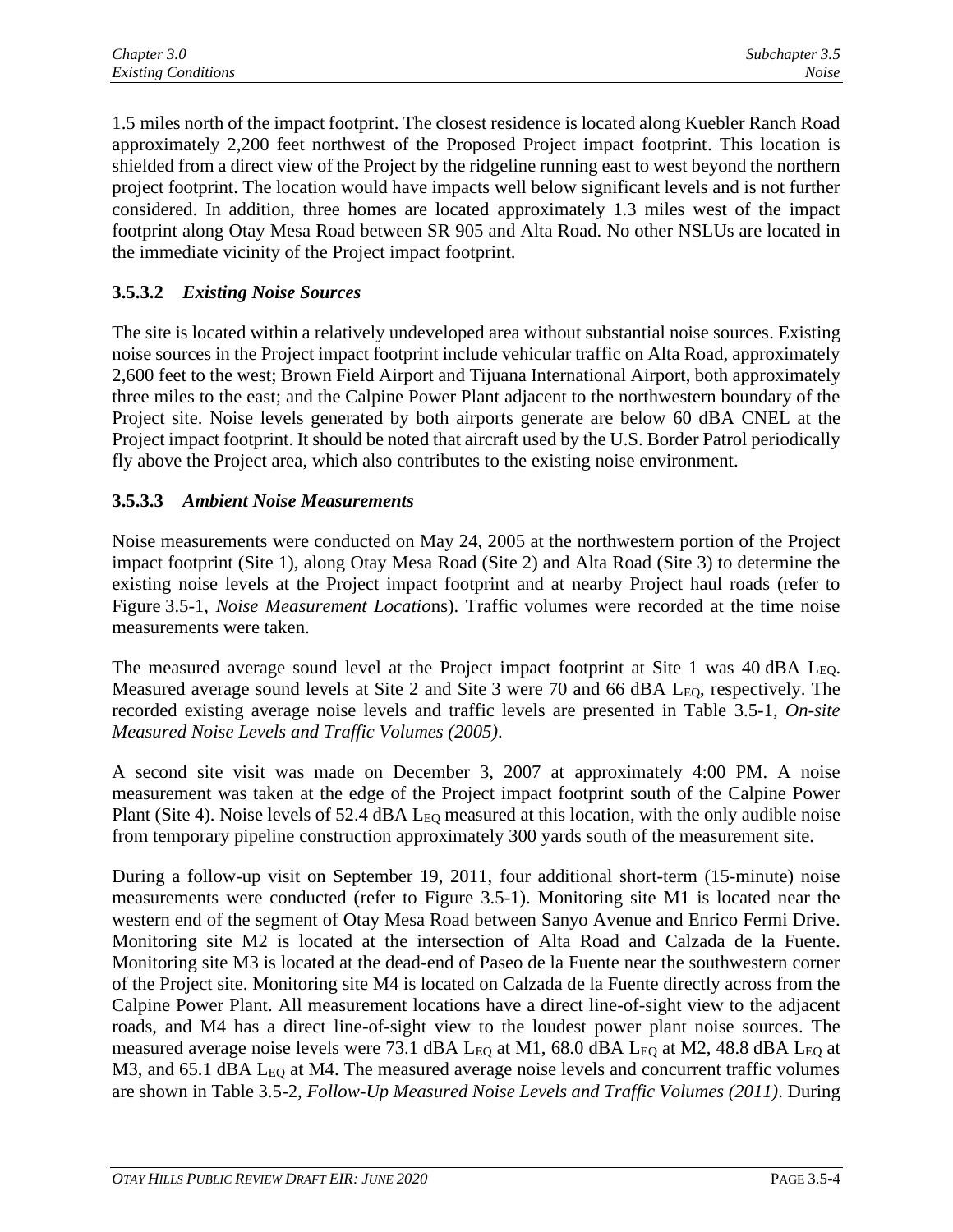measurements taken at the M2 location, all counted traffic was traveling on Alta Road. As noted, the measured noise levels are in terms of the average sound level during the noise measurement period.

The County Noise Ordinance also governs construction noise. Specifically, the ordinance states in Section  $36.410(c)$  that "it shall be unlawful to operate any construction equipment so as to cause at or beyond the property line of any property upon which a legal dwelling unit is located an average sound level greater than 75 dBA between the hours of 7:00 AM through 7:00 PM, Monday through Saturday, excluding legal holidays."

## **3.5.3.4** *Sensitive Species Noise Restrictions*

As discussed in the County of San Diego Guidelines for Determining Significance for Biological Resources (September 15, 2010), some studies have concluded that 60 dBA is a single, simple criterion to use as a starting point for passerine impacts until more specific research is done. Associated guidelines produced by the USFWS require that project noise be limited to a level not to exceed 60 dBA  $L_{EO}$  or the average ambient noise level – whichever is greater – at the edge of a sensitive habitat during the breeding season. This threshold has consistently been applied to sensitive avian species by various jurisdictions, including the County. Therefore, if Project implementation occurs adjacent to occupied habitat during the breeding season, noise planning and control would be required.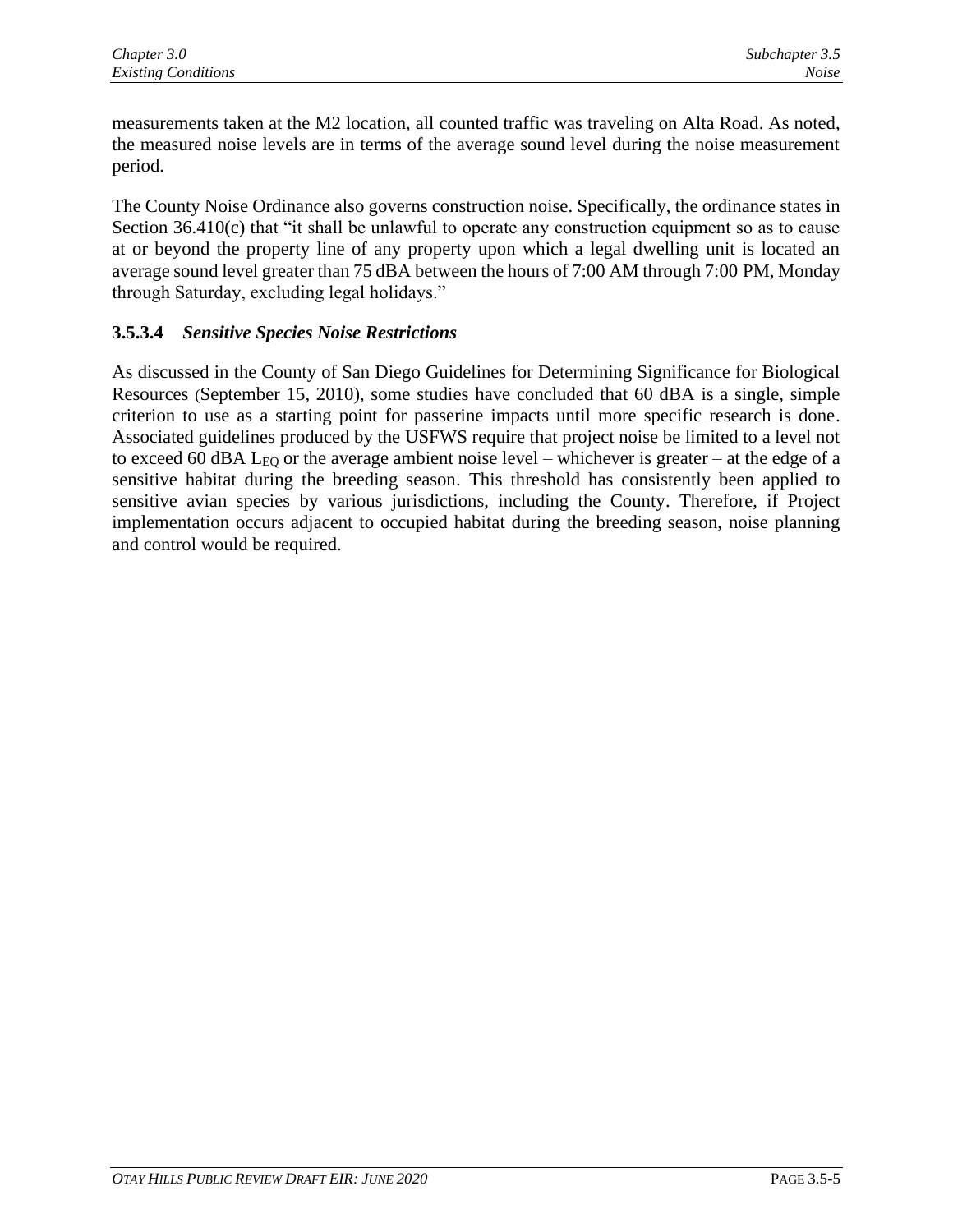| <b>Table 3.5-1</b><br><b>ON-SITE MEASURED NOISE LEVELS AND TRAFFIC VOLUMES (2005)</b> |                                                     |                            |                            |      |                                |                               |  |  |  |
|---------------------------------------------------------------------------------------|-----------------------------------------------------|----------------------------|----------------------------|------|--------------------------------|-------------------------------|--|--|--|
| Location                                                                              | <b>Description</b>                                  | Date and Time              | <b>dBA</b> L <sub>EO</sub> | Cars | <b>Medium</b><br><b>Trucks</b> | <b>Heavy</b><br><b>Trucks</b> |  |  |  |
|                                                                                       | Northwestern portion of<br>Project impact footprint | 5/24/05<br>8:40 to 8:55 AM | $40$ dBA                   |      |                                |                               |  |  |  |
| $\overline{2}$                                                                        | 45 feet to centerline of<br>Otay Mesa Road          | 5/24/05<br>7:00 to 8:00 AM | 70 dBA                     | 535  | 8                              | 21                            |  |  |  |
| 3                                                                                     | 50 feet to centerline of<br>Alta Road               | 5/24/05<br>8:10 to 8:30 AM | 66 dBA                     | 84   |                                |                               |  |  |  |

Source: HELIX 2017

| <b>Table 3.5-2</b><br><b>FOLLOW-UP MEASURED NOISE LEVELS AND TRAFFIC VOLUMES (2011)</b> |                                                                                                    |                              |                |      |                                |                               |  |  |  |
|-----------------------------------------------------------------------------------------|----------------------------------------------------------------------------------------------------|------------------------------|----------------|------|--------------------------------|-------------------------------|--|--|--|
| <b>Location</b>                                                                         | <b>Description</b>                                                                                 | Date and Time                | $dBA$ $L_{EO}$ | Cars | <b>Medium</b><br><b>Trucks</b> | <b>Heavy</b><br><b>Trucks</b> |  |  |  |
| M1                                                                                      | Otay Mesa Rd between<br>Sanyo Avenue and Enrico<br>Fermi Drive 30 feet from<br>roadway center line | 9/19/2011<br>2:11 to 2:26 PM | 73.1 dBA       | 170  | 6                              | 23                            |  |  |  |
| M <sub>2</sub>                                                                          | Intersection of Alta Road<br>and Calzada de la Fuente,<br>26 feet from Alta Road<br>centerline     | 9/19/2011<br>2:55 to 3:10 PM | 68.0 dBA       | 100  | 1                              |                               |  |  |  |
| M <sub>3</sub>                                                                          | Terminus of Paseo de la<br>Fuente southwest of Project<br>site                                     | 9/19/2011<br>3:27 to 3:42 PM | 48.8 dBA       |      |                                |                               |  |  |  |
| M <sub>4</sub>                                                                          | Calzada de la Fuente,<br>opposite power plant noise<br>sources                                     | 9/19/2011<br>3:50 to 4:05 PM | 65.1 dBA       |      |                                |                               |  |  |  |

Source: HELIX 2017